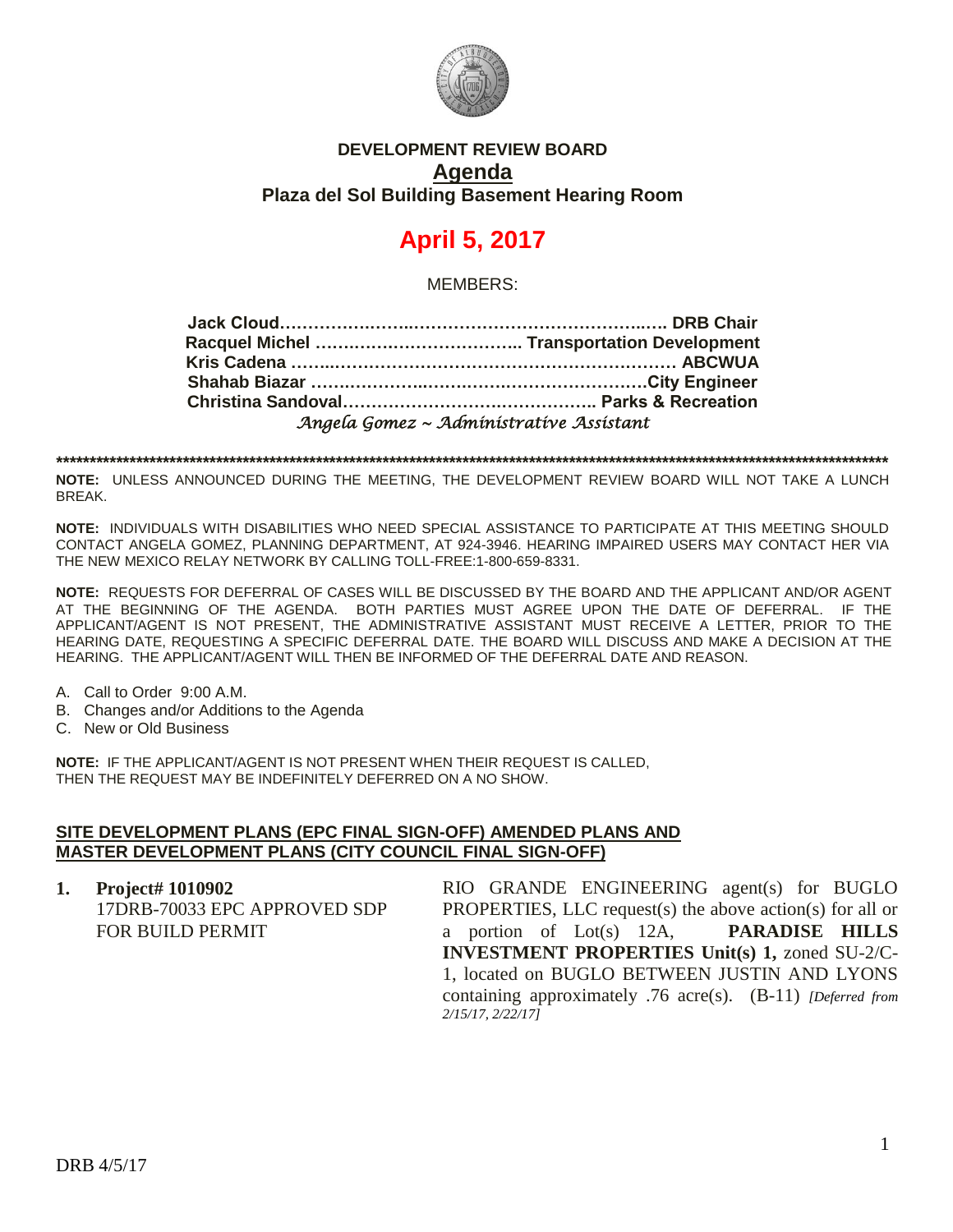#### **CASES WHICH REQUIRE PUBLIC NOTIFICATION MAJOR SUBDIVISIONS, VACATIONS, SIA EXTENSIONS AND SITE DEVELOPMENT PLANS**

- **2. Project# 1005226** 17DRB-70079 VACATION OF PUBLIC ROAD EASEMENT
- **3. Project# 1000032** 17DRB-70091 MAJOR - FINAL PLAT APPROVAL 17DRB-70001 – SITE DEVELOPMENT PLAN FOR BUILDING PERMIT *[Deferred from 2/1/17, 2/22/17, 3/8/17]*

ARCH + PLAN LAND USE CONSULTANTS agents for BEATY ENTERPRISES LLC request the referenced/ above action for a portion of Lot 2-A, Block 42, **SKYLINE HEIGHTS SUBDIVISION** zoned M-1, located on the south side of ACOMA RD SE between ALTEZ ST SE and CONCHAS ST SE containing approximately .3 acre. (L-20)

RETAIL SOUTHWEST DEVELOPMENT agents for RED SHAMROCK 10, LLC request the referernced/ above action for a portion of Tract X-1-A-2, **UNIVERSITY OF ALBUQUERQUE URBAN CENTER** zoned SU-3, located on COORS BLVD NW north of ST. JOSEPH'S DR NW containing approximately 2.64 acres. (G-11)

### **MINOR PLATS, FINAL (MAJOR) PLATS, AMENDED PLATS AND PLANS**

**4. Project# 1010550**

17DRB-70084 VACATION PVT E'MENT 17DRB-70085 MINOR - PRELIMINARY/ FINAL PLAT APPROVAL

- **5. Project# 1011174** 17DRB-70074 MINOR - PRELIMINARY/ FINAL PLAT APPROVAL
- **6. Project# 1007502** 17DRB-70090 MINOR - PRELIMINARY/ FINAL PLAT APPROVAL
- **7. Project# 1004036**

17DRB-70087 MINOR - PRELIMINARY/ FINAL PLAT APPROVAL 17DRB-70075 MINOR - PRELIMINARY/ FINAL PLAT APPROVAL

TIERRA WEST LLC agent(s) for W AND M COMPANY request(s) the above action(s) for all or a portion of  $Tract(s)$ A-1-C-1, A-1-D-1, AND A-1-E-1, zoned C-2, located on WYOMING BLVD NE AND MONTGOMERY BLVD NE containing approximately 4.1885 acre(s). (F-19)

COMMUNITY SCIENCES CORP agent(s) for STANLEY AND LISBETH LOW request(s) the above action(s) for all or a portion of Tract(s) 107A AND 107B, **MRGCD MAP #35** zoned SU-2/LD RA-2, located on LOS LUCEROS RD NW BETWEEN ZICKERT RD NW AND LOS ANAYAS RD NW containing approximately .2065 acre(s). (H-12)

PRECISION SURVEYS, INC agent(s) for HOME DEPOT USA request(s) the above action(s) for all or a portion of Lot(s) M-1-B, **SEVEN BAR RANCH** zoned SU-1, located on COORS BLVD BYPASS NW BETWEEN SEVEN BAR LOOP NW AND COTTONWOOD DR NW containing approximately 11.2616 acre(s). (B-14)

PRICISION SURVEYS, INC. and ARCH + PLAN LAND USE CONSULTANTS agent(s) for ETG PROPERTIES LLC and DAVID MIRABAL request(s) the above action(s) for all or a portion of Lot(s) 15 and 31, and Lot(s) 32A, **RIO GRANDE GARDENS ADDITION** zoned SU-2/ LD, located on APPLE LN AND CHERRY LN NW NEXT TO DURANES DITCH containing approximately .5593 and .5894 acre(s). (H-12) *[Deferred om 3/15/17]*